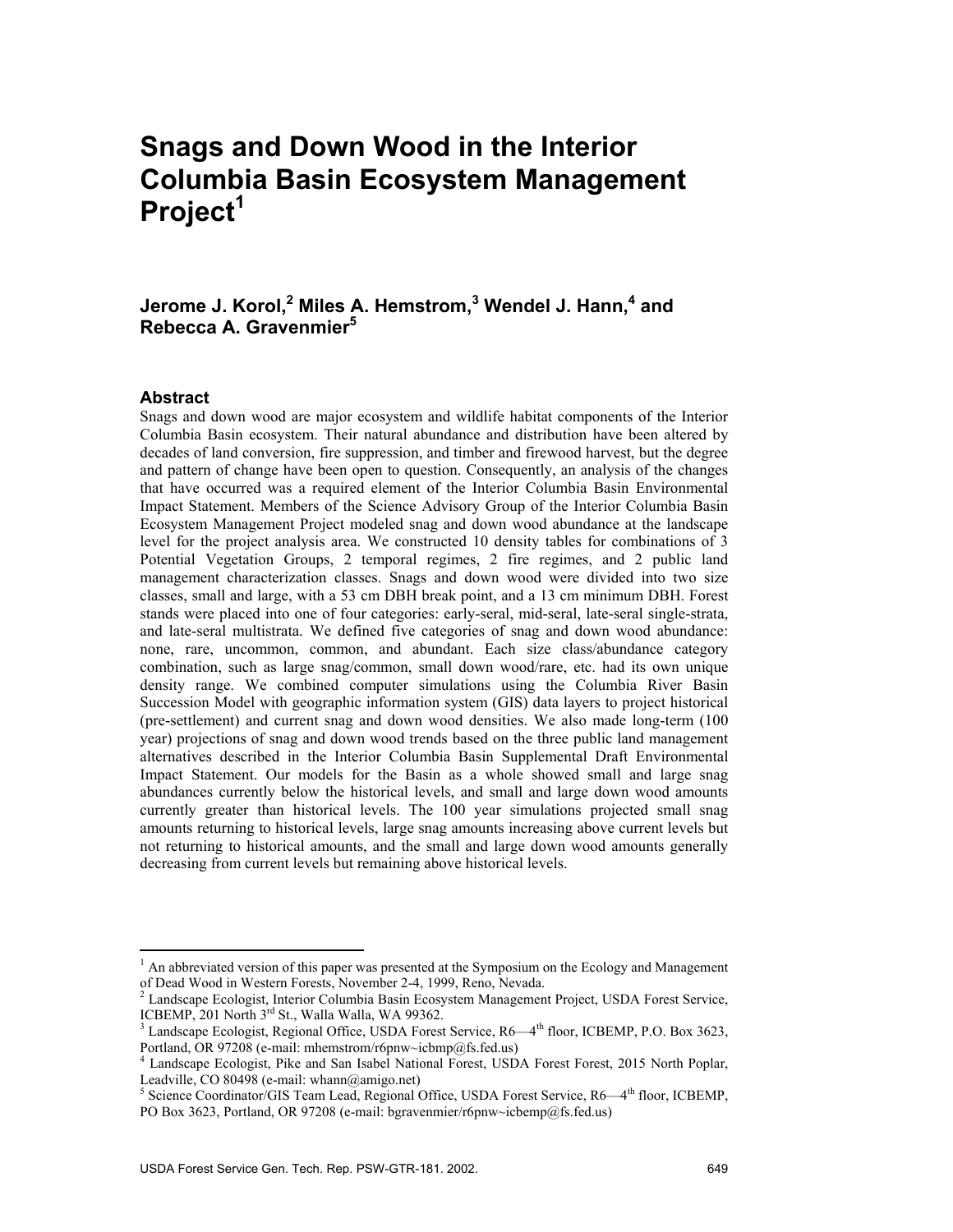### **Introduction**

The Interior Columbia Basin Ecosystem Management Project, (ICBEMP), was established by charter in 1994. The charter, signed by the Chief of the USDA Forest Service (FS) and the Director of the Bureau of Land Management (BLM), provided instruction to the agencies to develop specific products that would lead to the adoption of a scientifically sound, ecosystem-based strategy for managing FS- and BLM-administered lands within the Interior Columbia Basin (ICB or "the Basin"). The charter also required the preparation of a Basin-wide Environmental Impact Statement (EIS). Quigley and Arbelbide (1997) developed an assessment of ecosystem components that described the ecological, social and economic conditions in the Basin. Two separate but complementary draft environmental impact statements (DEIS), known as the Eastside DEIS and the Upper Columbia River Basin DEIS (USDA Forest Service and USDI Bureau of Land Management 1997a, USDA Forest Service and USDI Bureau of Land Management 1997b), were prepared. Quigley and others (1997) developed a scientific evaluation of the management alternatives described in the DEIS documents. Subsequently, a supplemental draft environmental impact statement (SDEIS, USDA Forest Service and USDI Bureau of Land Management 2000) was issued to address public comments concerning the DEIS. Our work built from the landscape ecology portion (Hann and others 1997) of the assessment of ecosystem components (Quigley and Arbelbide 1997) and was part of an evaluation of long-term effects of the three management alternatives described in the SDEIS (USDA Forest Service and USDI Bureau of Land Management 2000).

The SDEIS contains three alternatives for the management of FS- and BLMadministered lands in the Basin. We will not describe them in detail here, but present a very brief summary of the key focus of each alternative (more detail is available at the Web site: http://www.icbemp.gov).

Alternative S1 is termed the "no action" alternative. The term "no action" does not mean that no management will take place. It means that management of FS- and BLM-administered public lands would continue based on the land use plans that are currently in place, including existing policies, U.S. Fish and Wildlife Service and National Marine Fisheries Service Biological Opinions, and Healthy Rangelands standards and guidelines. Analysis of a "no action" alternative is a requirement of the National Environmental Policy Act of 1976 (NEPA) and BLM and FS planning procedures.

Alternatives S2 and S3 are termed "action" alternatives that are meant to improve the clarity, focus, and ability to implement the proposed management direction. In general, the two action alternatives were designed to:

- Integrate landscape, disturbance regime, aquatic, terrestrial, socio-economic, and tribal components into one ecosystem management strategy;
- Protect important aquatic and terrestrial habitats;
- Identify priority areas for restoration; and
- Provide a link to existing management direction through a step-down process that will combine some land designations with management flexibility at the local level.

A key emphasis of alternative S2 is to minimize short-term risks, especially to threatened, endangered, or proposed species, important species habitats, and riparian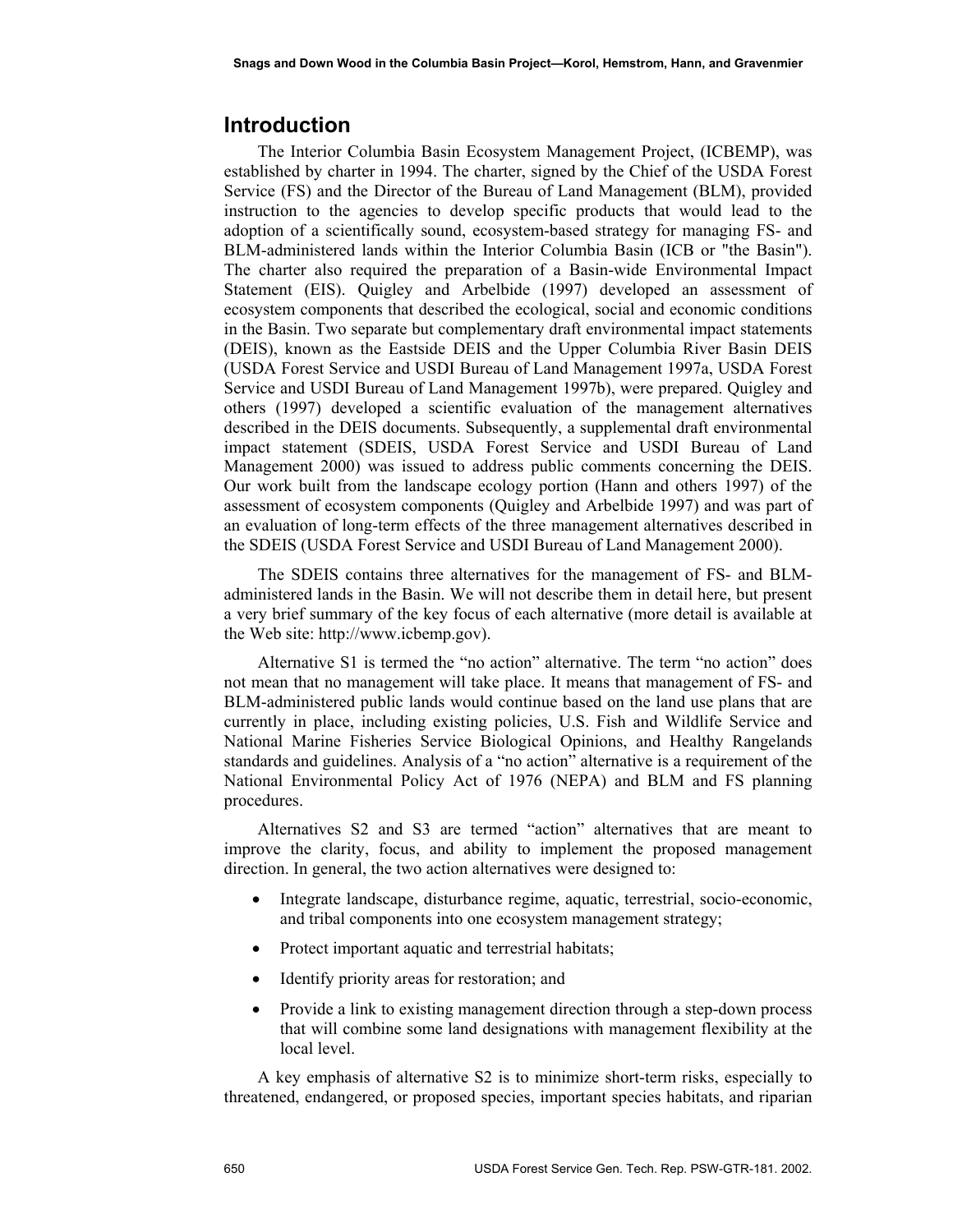areas. The intent of the alternative is to put a greater emphasis on conducting detailed analysis prior to conducting management activities. Areas are prioritized for restoration in order to make management activities more effective and efficient.

Alternative S3, on the other hand, has a stronger emphasis on more quickly addressing long-term risks from either management activities or natural disturbance events; there is less of an emphasis on analysis. There is also a stronger focus on locating management activities where they can benefit isolated and/or economically specialized communities.

Snags and down wood are essential ecological components of the ICB ecosystem. Standing snags provide foraging, roosting, denning and nesting habitat for a number of wildlife species (Bull and others 1997, Marcot and others 1997, Thomas 1979, Wisdom and others 1999). As snags decay and fall to the ground, and become down wood, they provide food and shelter for different species (Bartels and others 1985, Maser and others 1979). Down wood also stores nutrients and moisture, and aids in soil development. Down wood in stream channels influences channel morphology; especially in forming pools and in-stream cover, retention of nutrients, and storage and buffering of sediment (Lee and others 1997).

Analysis of changes in snag and down wood densities across the Basin from historical times to the present may provide valuable insight into their management for the future. In this paper we describe the manner in which the snag and down wood abundance values were determined in the ICBEMP, their modeled current conditions in the Basin, and projected density trends after 100 years under three public land management alternatives.

#### **Study Area**

The ICBEMP analysis area *(fig. 1)* covers approximately 58 million hectares (145 million acres) in the states of Washington, Oregon, Idaho, Montana, Wyoming, Nevada and Utah—an area approximately the same size as the country of France.

Public lands managed by the Forest Service and Bureau of Land Management account for 53 percent of the Basin. This represents approximately 25 percent of all FS-administered lands and 10 percent of all BLM-administered lands in the lower 48 states. Approximately 4 million hectares (10 million acres) in the Basin are federally designated wilderness, accounting for nearly one-third of all federally designated wilderness lands in the contiguous states. The study area also includes about 20 percent of the area in the lower 48 states that is American Indian reservation. The amount of timber harvested in the Basin accounts for approximately 10 percent of the total for the entire United States (Quigley and others 1996). Elevations in the Basin range from less than 150 meters to more than 3,000 meters above mean sea level. The average annual precipitation values are highly variable, and range from less than 20 to more than 250 centimeters per year (USDA Forest Service and USDI Bureau of Land Management 1997). More than 17,000 plant and animal taxa occur in the study area, including 609 known vertebrate taxa (Arbelbide and Quigley 1997). At present, the Basin contains 29 threatened or endangered species, including 16 fish species or species stocks.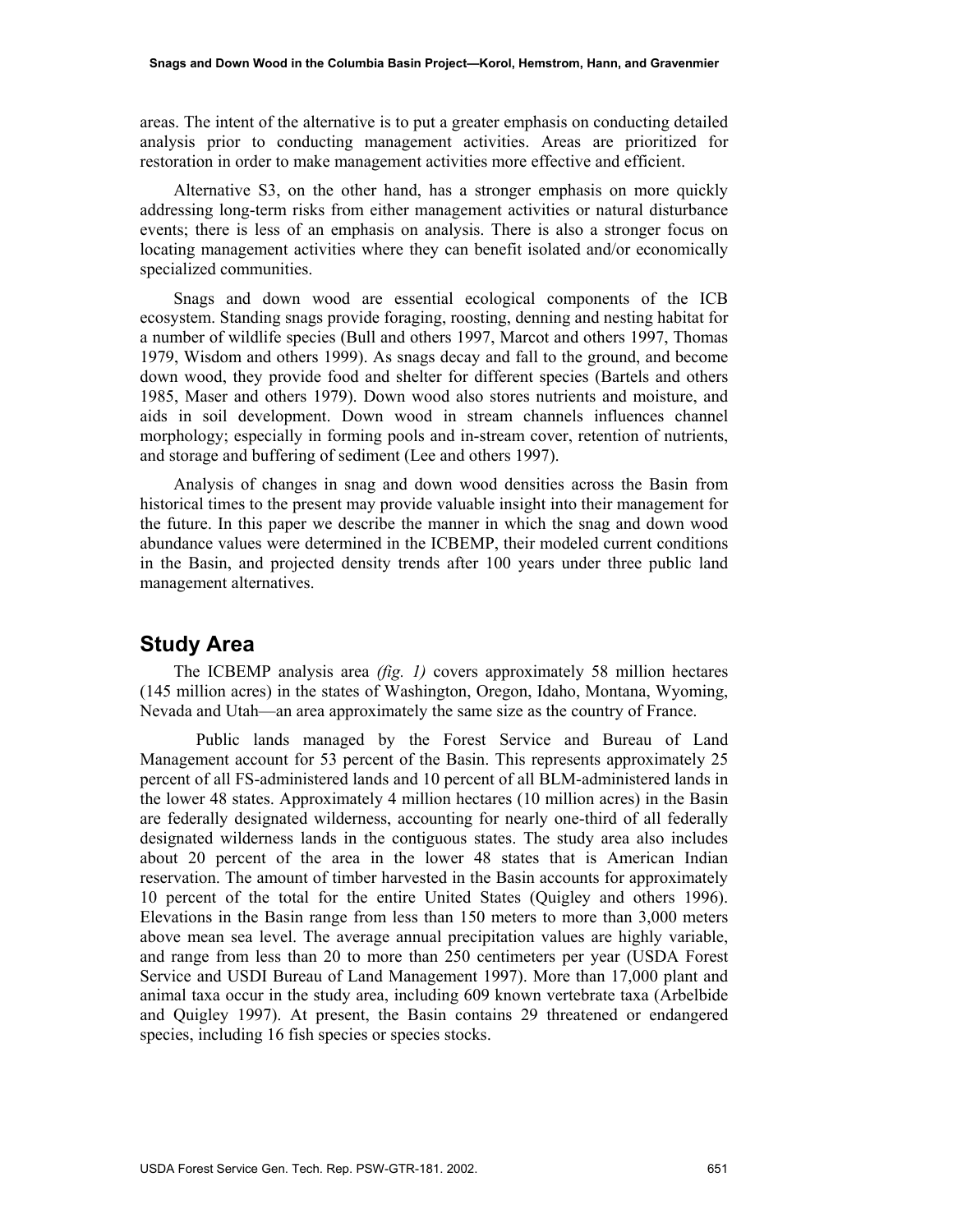

**Figure 1**—The Interior Columbia Basin Ecosystem Management Project (ICBEMP) analysis area.

## **Methods**

#### *Snag and Down Wood Tables*

Members of the Science Advisory Group (SAG) formulated the snag and down wood density tables through an iterative process of literature review and discussions with experts. Our original tables, based on proposals put forward by the Environmental Impact Statement team, consisted of four forest stand classes (earlyseral stands, mid-seral stands, late-seral single-strata stands, and late-seral multistrata stands) and six Potential Vegetation Group (PVG)/land management combinations (e.g. Cold, Moist or Dry Forest, managed or unmanaged stands). Four tables, for current large and small snags and down wood, were constructed. We populated the 24 cells of each table with snag and down wood per-hectare values derived from the literature.

It quickly became apparent to us that the amount of usable data available from the literature was inadequate to populate most of the cells with values. We found that many published reports divided snags and/or down wood into size classes that could not be adapted to ours. Furthermore, many studies reported snag and down wood densities by vegetation types or age classes that we could not match. Differing units of measure were also a problem. For example, down wood amounts reported in square meters or tons per hectare could not be accurately converted to pieces per hectare. Attempts to fill the holes in the tables with values from the Forest Inventory Analysis (FIA) and Current Vegetation Survey (CVS) databases were ruled out due to the lack of comprehensive coverage.

Following discussions with snag and down wood experts and members of the EIS team we revised the format of the snag and down wood tables. The new format contained the same four forest succession/structure stages as before, but we now included a live tree component as a comparison to our snag and down wood amounts.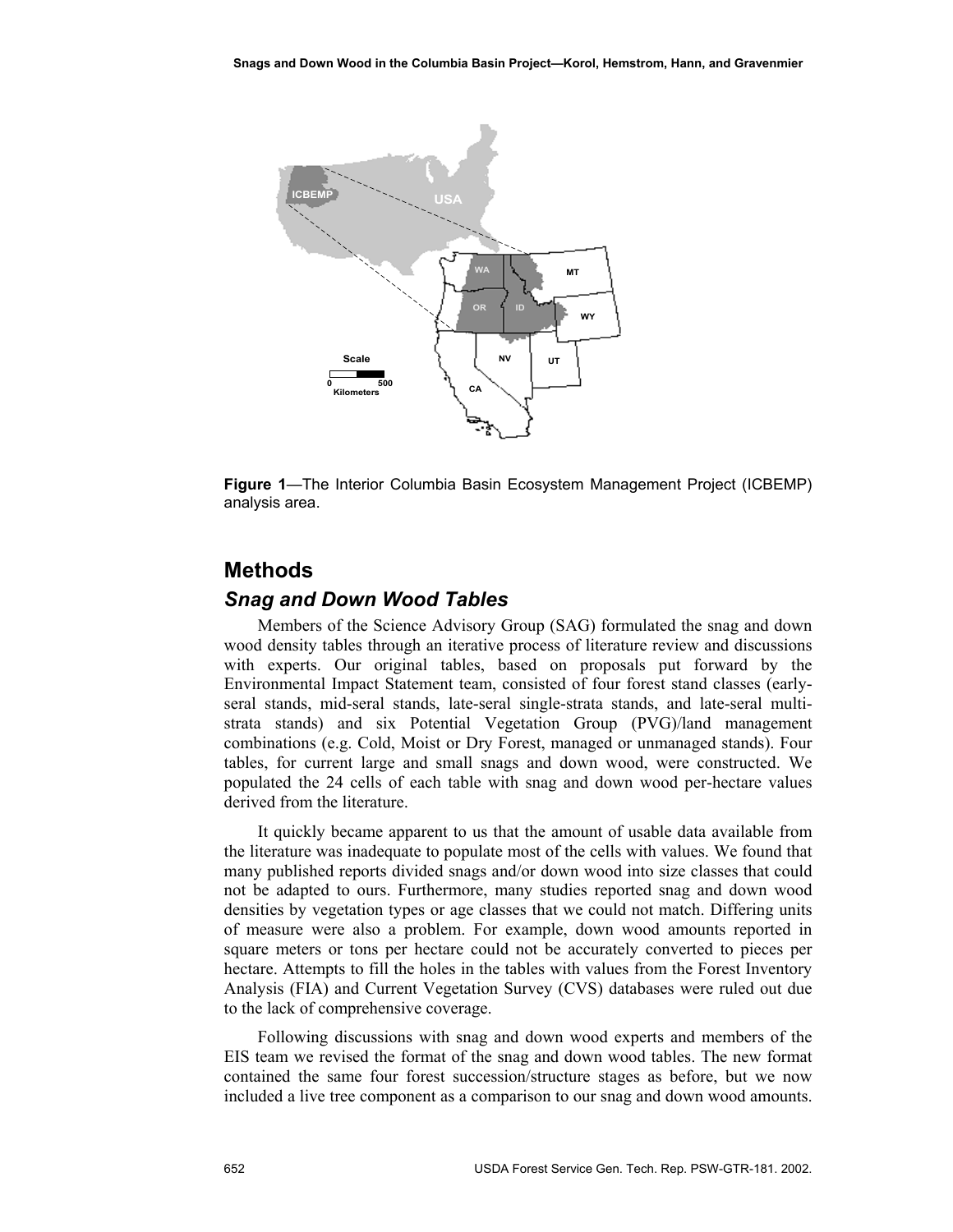Live trees, snags, and down wood were all divided into small and large sizes. The small/large breakpoint was 53 centimeters (21 inches) diameter at breast height (DBH). "Small" did not include trees, snags, or down wood less than 13 centimeters (5 inches) DBH. These values were taken from the tree DBH size classes defined by Oliver (1981), modified by O'Hara and others (1996), and used throughout the CRBSUM modeling process (Keane and others l996). The values were also commonly used in the literature on cavity nesting animals, particularly birds (Raphael and White 1984, Saab and Dudley 1998).

The new tables also used tree, snag, and down wood density categories instead of individual density values. The categories were none, rare, uncommon, common, and abundant. Each category represented a range of per-hectare values, and each forest component such as large snag, small down wood, etc. had its own definition for each category (e.g. "rare" for small live trees did not have the same value range as "rare" for large down wood). We also added two fire regimes (high-frequency lowintensity fires and low-frequency high-intensity fires) to the tables. There were 10 tables in all, covering 3 PVGs (Cold, Moist, and Dry Forest) 2 temporal regimes (historical and current), 2 fire regimes, and 2 management categories (unmanaged and managed):

- 1. Cold forest, historical conditions, low-frequency high-intensity fire regime;
- 2. Cold forest, historical conditions, high-frequency low-intensity fire regime;
- 3. Moist forest, current conditions, low-frequency high-intensity fire regime, unmanaged;
- 4. Moist forest, current conditions, low-frequency high-intensity fire regime, managed;
- 5. Moist forest, historical conditions, low-frequency high-intensity fire regime;
- 6. Moist forest, historical conditions, high-frequency low-intensity fire regime;
- 7. Dry forest, current conditions, low-frequency high-intensity fire regime, unmanaged;
- 8. Dry forest, current conditions, low-frequency high-intensity fire regime, managed;
- 9. Dry forest, historical conditions, low-frequency high-intensity fire regime;
- 10. Dry forest, historical conditions, high-frequency low-intensity fire regime.

We did not include managed conditions for cold forests because, for the most part, cold forests have not received extensive management and their fire regimes are relatively unaltered from historical conditions. The term "historical" refers to the conditions that existed prior to Euro-American settlement of the Basin. Historical and current live tree, snag, and down wood values were based on applicable literature values, expert opinion, and CRBSUM modeling. We submitted the revised tables to experts for review and held meetings to discuss the table attributes, our assumptions concerning density categories, snag and down wood dynamics, etc. before a final set of 10 tables was considered acceptable.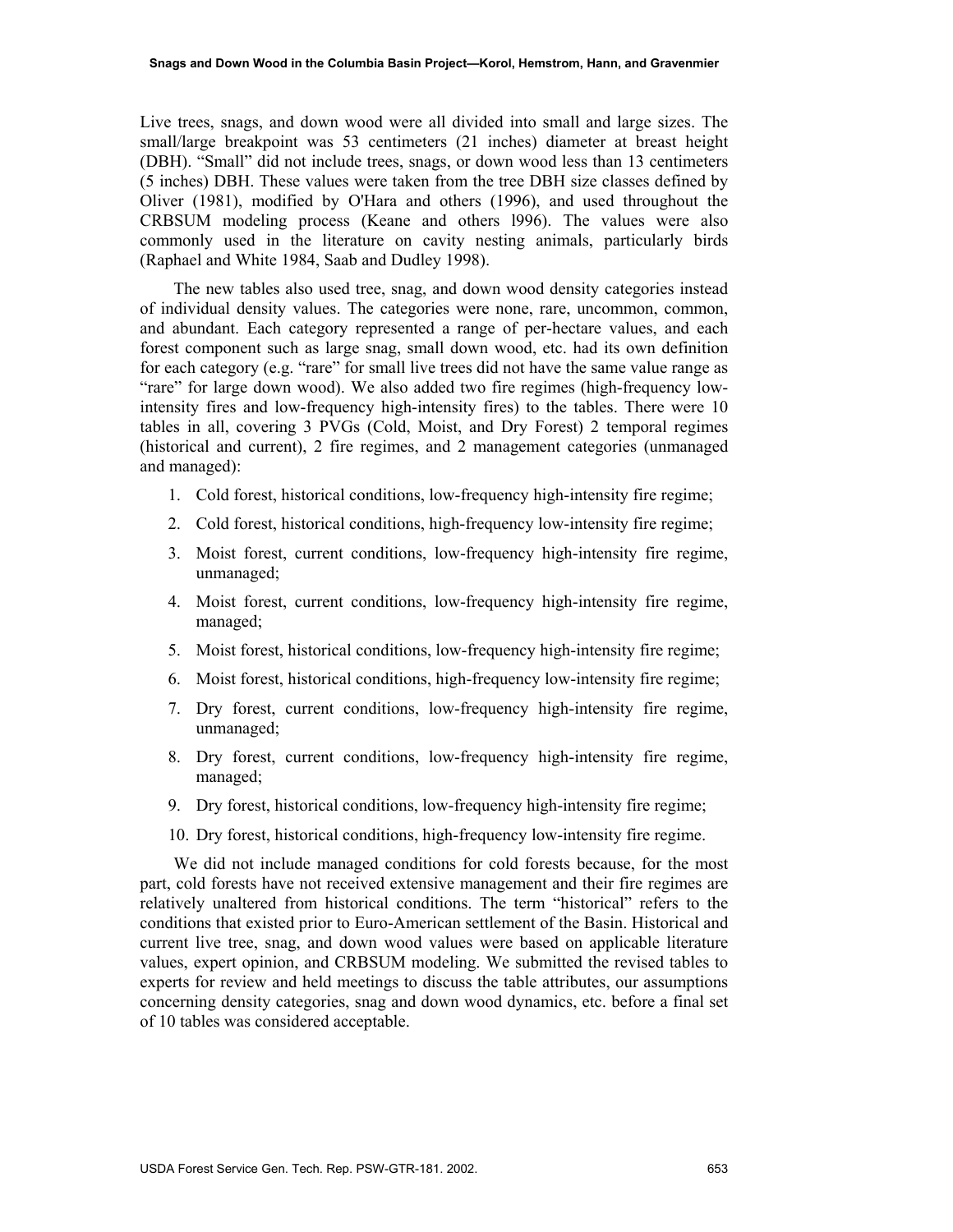#### *Geographic Information Systems*

Geographic Information System (GIS) modeling of the snag and down wood abundances across the Basin required a sequence of computations and data layer combinations that can be generalized into four major processes. First, the GIS team created a continuous Basin-wide vegetation layer at a one-kilometer scale. This layer was a combination of terrestrial community groups with dominant physiognomic types and potential vegetation groups for the historical, current, and simulated future conditions of the Basin (see Hann and others [1997] and Keane and others [1996] for a detailed discussion on the treatment of vegetation in the ICBEMP). This layer provided the necessary baseline information on forest vegetation, including successional stage and stand structure. A subsequent combination of this layer with a layer describing ecological disturbances was then produced to add information on fire regimes.

In the second step, the GIS team combined the vegetation layers with a layer detailing the various management prescriptions defined for each of the proposed alternatives in the SDEIS. The resulting layer was the basis for different snag and down wood management scenarios and allowed comparison of snag and down wood levels under the SDEIS alternatives.

The third step linked the data from the snag and down wood tables constructed by the SAG with the vegetation layers described in step one. In this third step, the GIS team assigned both snag and down wood density categories and category midpoints to the vegetation data, and included the different management prescriptions and proposed SDEIS alternatives. The resulting layers provided data about snag and down wood amounts across the Basin for the historical, current, and long-term (100 year) conditions under three proposed management alternatives.

In the fourth step the GIS team calculated a weighted average of density per subwatershed (6th code Hydrologic Unit or HUC6 level) for small and large snags and down wood for the historical, current, and simulated 100-year conditions of the Basin. This step allowed the analysis and summation of snag and down wood amounts according to various political, management, and land ownership units.

#### **Results and Discussion**

Our results discussed are preliminary and subject to revision, as is the SDEIS document itself. All figures and maps are also draft documents and are subject to revision. We used snag and down wood amounts based on the vegetation in the historical scenario as the baseline for our comparisons. We present results for only the FS/BLM-administered lands and Interior Columbia Basin as a whole.

#### *Current Conditions*

Our models indicated that small snag amounts increased slightly (7 percent) from the historical conditions on FS/BLM-administered lands but declined by 14 percent across the Basin *(fig. 2).* Most of the increase on FS/BLM lands occurred in the Dry Forest PVG, with some minor increases in the Cold Forest PVG. This occurred because the amount of forests in the mid-seral stage increased in the Dry Forest PVG, while the amount in the late-seral stage declined. In general, mid-seral stage forests contain fewer small snags per hectare than the late-seral forest,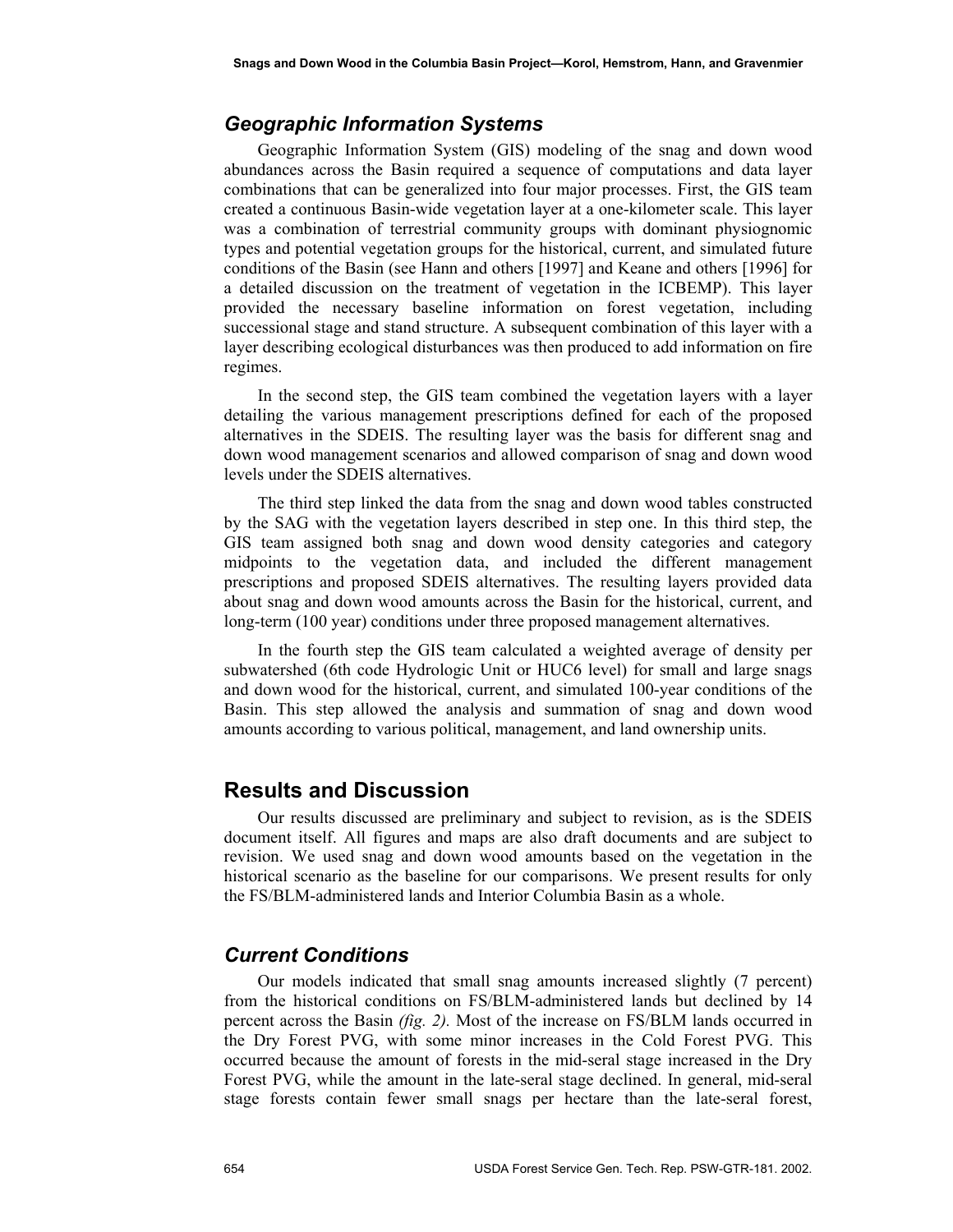especially in managed areas (Ohmann and Waddell, 2001). However, much of the increase in mid-seral forests on FS/BLM lands occurred in unroaded and wilderness areas. In these areas, fire suppression allowed development of dense stands of stressed, shade-tolerant trees having low resistance to insect and disease attack and, consequently, abundant small snags. Declines of small snags in the northern Rocky Mountains of Montana and Idaho and the foothills of the Cascade, Wallowa and Blue Mountains of Oregon *(fig. 3)* were more than offset by increases in much of central Idaho, the northern Cascade Mountains of Washington, portions of the southern Cascade, Wallowa, and Blue Mountains in Oregon, and in the Teton Mountains of Wyoming.



**Figure 2**—Small snag and large snag amounts as a percentage of the historical amounts for forest PVGs on FS/BLM ICBEMP lands and for the total Interior Columbia Basin. Sl\_100, S2\_100 and S3\_100 represent the values after a 100-year simulation of the SDEIS management alternatives.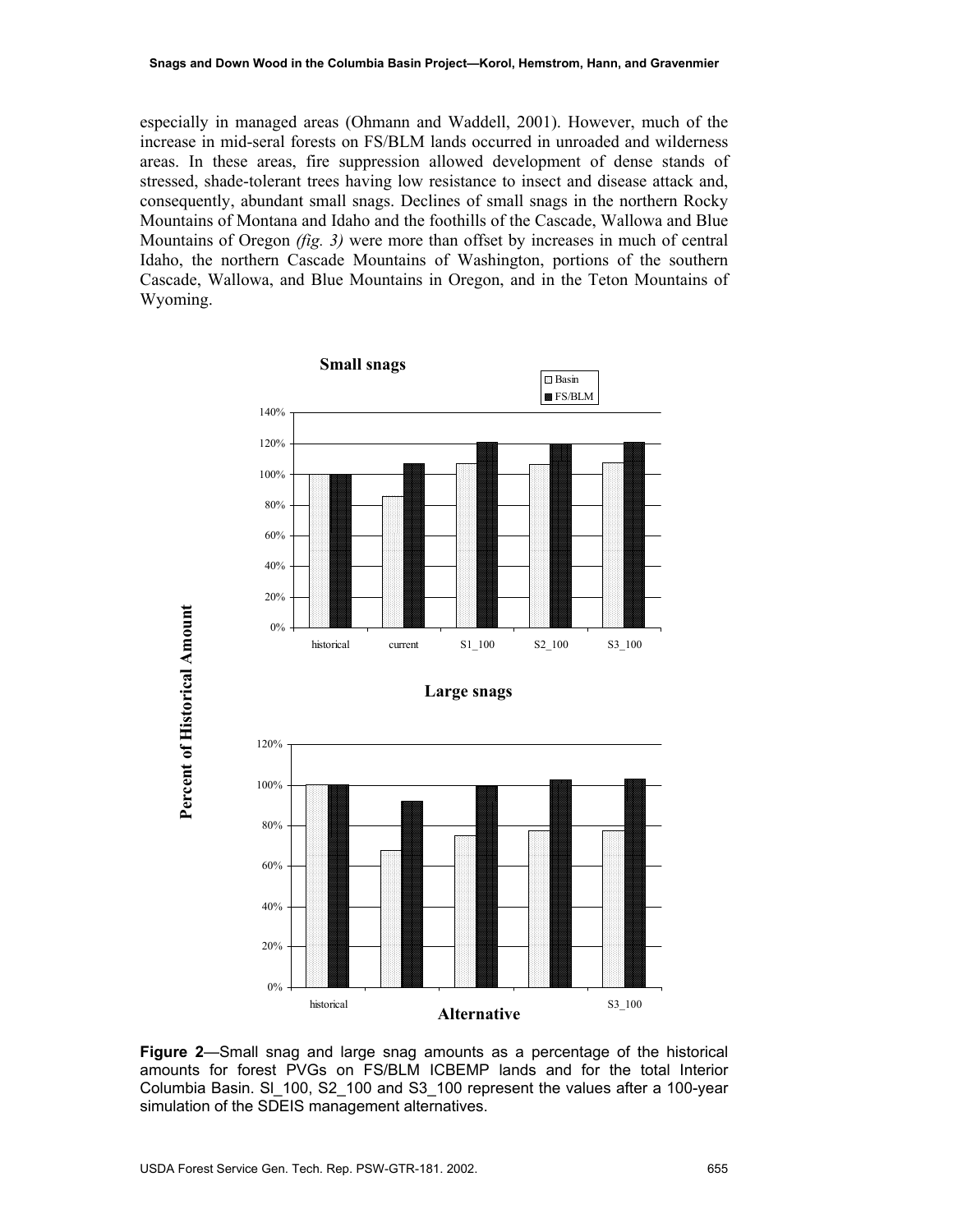Large snag amounts declined by approximately 8 percent on FS/BLMadministered lands and 31 percent across the Basin, compared to the historical levels *(fig. 2).* The largest losses occurred in the Dry Forest and Moist Forest PVGs due to increases in mid-seral forests and decreases in late-seral forests. Late-seral stage forests typically contain higher levels of large snags. Large, fire-created snags may also be present in early-seral forests, but usually fall quickly. Few large snags remain standing into the mid-seral stage (Everett and others [In press]). There are generally fewer surviving large trees in early and mid-seral forests and, hence, reduced sources for new large snag recruitment. Furthermore, the new cohort of live trees does not become large enough to generate large snags until well into the mid-seral stage and often not until the late-seral stage. This may produce a "U-shaped" pattern of abundance described by Franklin and Spies (1991) similar to the "boom and bust" cycle discussed by Everett and others [In press]). Large snag declines on FS/BLM lands are compounded in managed or roaded areas by harvest and firewood cutting. The spatial pattern was very similar to that of the small snags; however, greater declines occurred in the Wallowa and Blue Mountains and the central and southern Cascade Mountains *(fig. 3).* 



**Figure 3**—Current distribution of small snags and large snags trends across the Interior Columbia Basin. Neutral represents a value that is with 30 percent, positive or negative, of the historical level. Decreasing represents a decline of more than 30 percent, and increasing represents an increase of more than 30 percent. Unshaded areas represent non-forested lands.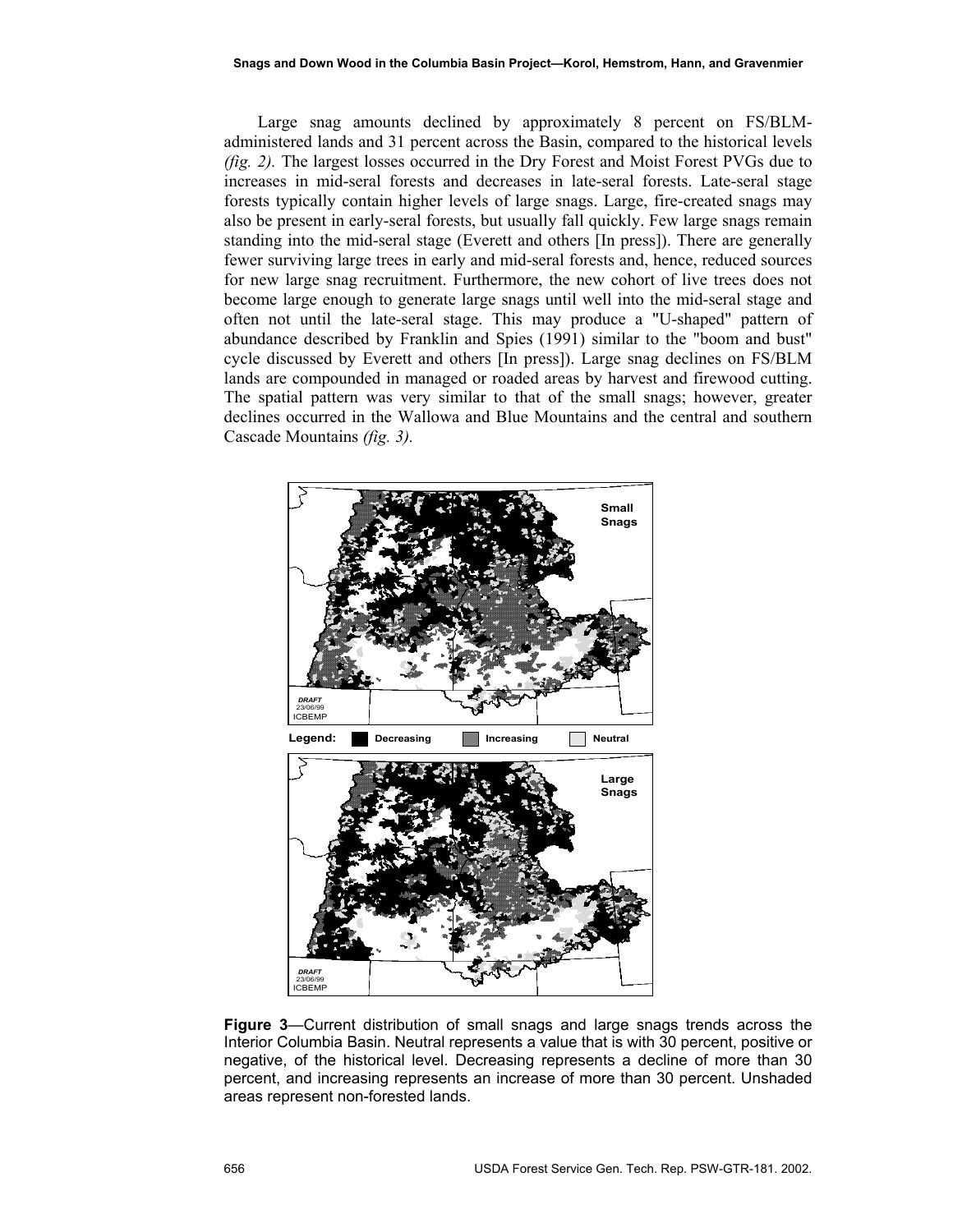Small and large down wood amounts have increased from the historical levels on both FS/BLM-administered lands and across the Basin *(fig. 4).* In general, down wood has a longer 'life-span' than snags (Bartels and others 1985, Beukema and others 1999, Cline and others 1980, Lambert and others 1980, Maser and others 1979, Parks and Shaw 1996, Spies and others 1988, Stevens 1997,1999). The large numbers of trees killed by fires in the early- to mid-1900s generally are no longer present as snags, but are often present as down wood. Fire suppression often results in over-dense stands prone to insect and disease outbreaks. These conditions favor the recruitment of smaller down wood since small trees are more numerous than large trees and small snags usually fall sooner than large snags (Beukema and others 1999,



#### **Alternative**

**Figure 4**—Small down wood and large down wood amounts as a percentage of the historical amounts for forest PVGs on FS/BLM lands and for the entire Interior Columbia Basin. S1\_100, S2\_100, and S3\_100 represent the values after a 100-year simulation of the SDEIS management alternatives.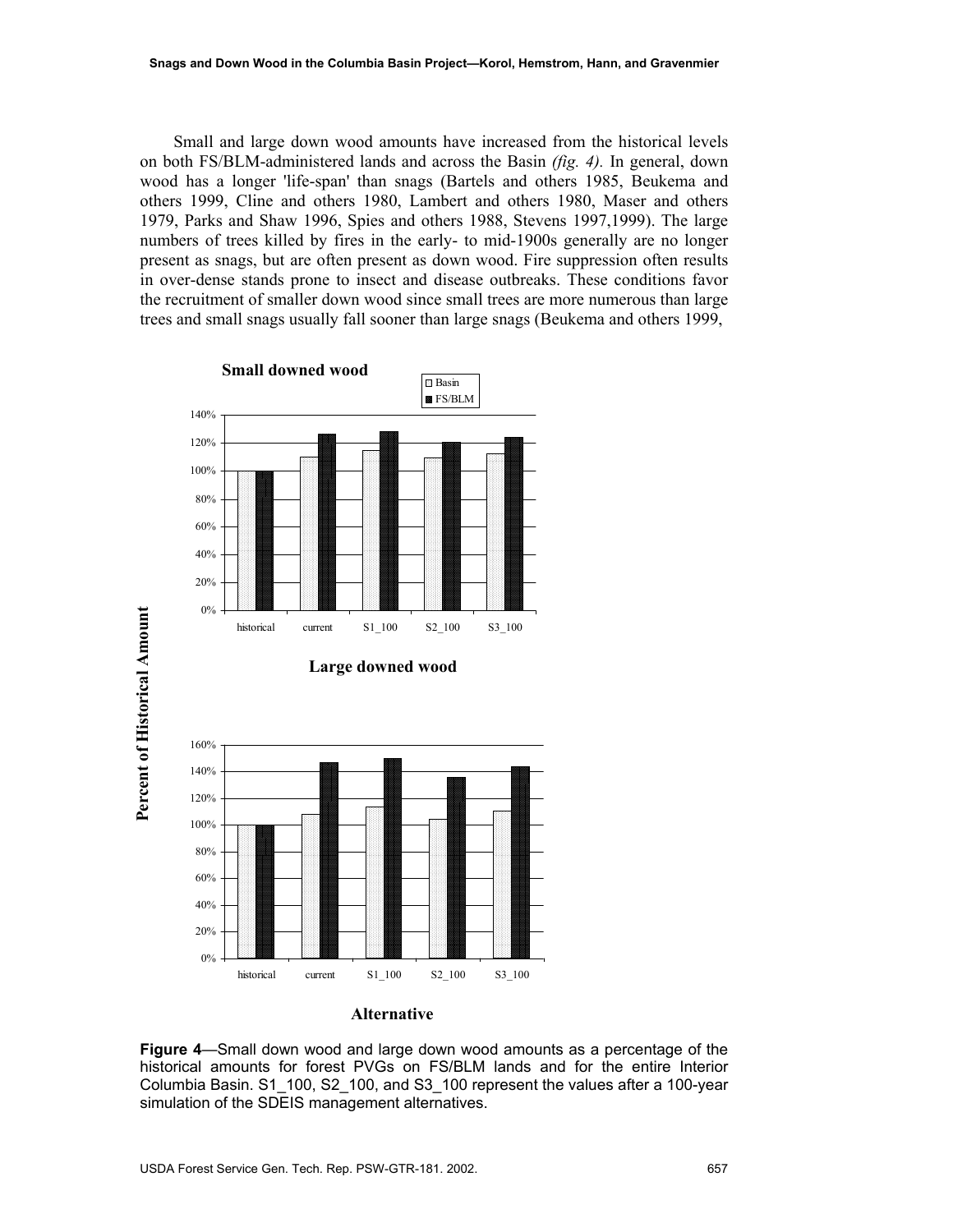Bull 1983, Bull and others 1980, Cline and others 1980, Everett and others in press, Huggard 1997, Morrison and Raphael 1993, Neitro and others 1985, Raphael and Morrison 1987, Raphael and White 1984). Large down wood pieces tend to last longer, however, perhaps resulting in similar increases over time.

Small down wood amounts increased from the historical levels by 25 percent on FS/BLM lands and about 10 percent across the Basin *(fig. 4).* In both cases, the increases occurred mostly in the Dry Forest PVG because of large increases in midseral stage forests. Although the mid-seral forests usually do not contain as much small down wood as the late-seral forests, the increase in the area of dense, overcrowded mid-seral forests generated by fire suppression produced abundant small down wood on FS/BLM lands, especially in unroaded and wilderness areas. Most of the increases took place in central Idaho, Washington's north Cascade Mountains, and Oregon's south Cascade, Wallowa, and Blue Mountains *(fig. 5).* Declines occurred in small areas, especially in east-central Washington (the southern Selkirk Mountains), along the central Oregon/Washington border, and in far northwest Montana (the Salish and Purcell Mountains).



**Figure 5**—Current distribution of small down wood and large down wood trends across the Interior Columbia Basin. Neutral represents a value that is with 30 percent, positive or negative, of the historical level. Decreasing represents a decline of more than 30 percent, and increasing represents an increase of more than 30 percent. Unshaded areas represent non-forested lands.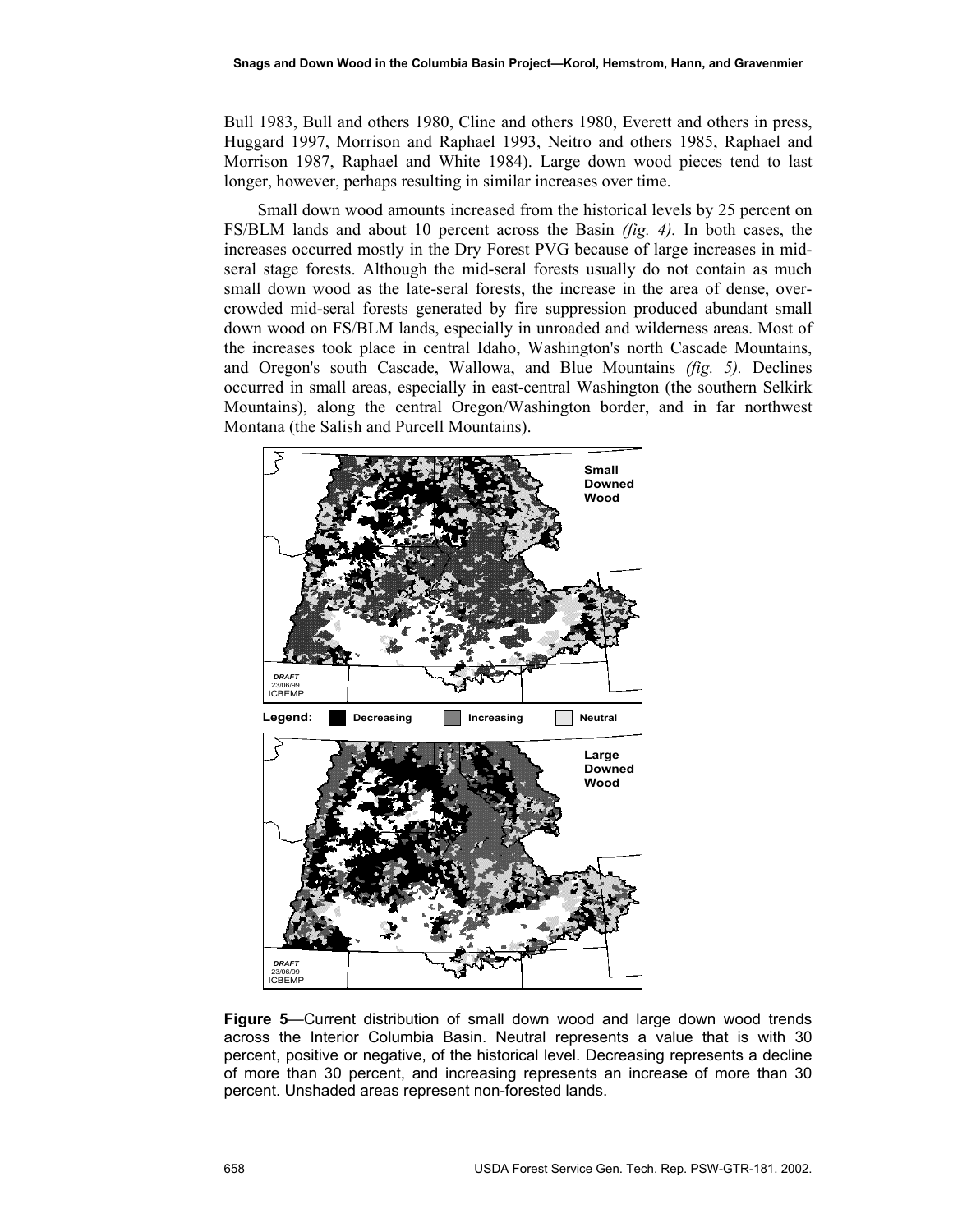Amounts of large down wood increased substantially from historical levels on FS/BLM lands and, to a lesser extent, Basin-wide *(fig. 4).* In both cases, the greatest increases occurred in the Moist Forest PVG. Large down wood pieces can be very long-lived. Large snags created by fire, insect and disease attack often fall within 10 to 30 years (Bull 1983, Harrington 1996, Keen 1929, Lyon 1977, Mitchell and Preisler 1998, Schmid and others 1985), though some may last much longer (Hillis 1999 personal communication). This means that large down wood amounts are generally greater than large snag amounts in the late-seral stage (Ohmann and Waddell 2000). Increases in large down wood levels on FS/BLM lands are most likely due to a larger proportion of acres in non-roaded and wilderness areas where there is less removal of large down wood and large snags. The increases were found throughout much of central and northern Idaho, northwest Montana, northeast Washington, and the northern and southern Cascade Mountains *(fig. 5).* Areas that exhibited declines in large down wood amounts included northwest Montana, much of the Washington and Oregon Cascade foothills, the lower elevation forests of northeast Washington, and the mid and lower elevation Blue and Wallowa Mountains in Oregon. Only a few areas of south-central Idaho and northeast Wyoming showed no change.

#### *Long-Term Future Conditions*

Both small and large snag levels increased above current levels under all SDEIS management alternatives *(fig. 2).* Small snag levels increased by about 10 percent above current conditions on FS/BLM lands after 100 years under all three alternatives. The largest increase (for all alternatives) was in the Moist Forest PVG where the amount of late-seral stage forest increased greatly in all simulations. This increase was driven by the successional transition of large amounts of mid-seral to late-seral stage forests over 100 years. Small snags are common in the late-seral forests and amounts will continue to increase as succession progresses. Across the Basin, small snags increased beyond the current level, and exceeded the historical level after 100 years.

Large snags increased above the current level on both FS/BLM lands and across the Basin *(fig. 2).* Large snag abundance also reached or exceeded the historical level on FS/BLM-administered lands under all three alternatives. Across the Basin, large snags increased by 6 to 10 percent above the current level for all three alternatives, but remained about 75 percent of the historical amount. The major difference between alternatives was in the Dry Forest PVG where alternative S1 generated more mid-seral than late-seral forest. Alternatives S2 and S3 restored more late-seral forests in the Dry Forest PVG, consequently producing higher snag levels.

Small down wood increased very slightly on FS/BLM-administered lands under alternative S1, but decreased by several percent under S2 and S3 after 100 years *(fig. 4).* Most of the declines were in the Dry Forest and Moist Forest PVGs where decreases in the amounts of mid-seral forest were roughly balanced by increases in the late-seral and early-seral stages. Alternatives S2 and S3 include management measures designed to decrease fuel loads. The declines in small down wood amounts largely reflected those effects. Small down wood amounts remained nearly constant, or increased slightly, for all three alternatives at the Basin level, reflecting less aggressive fuels reduction efforts on non-FS/BLM lands.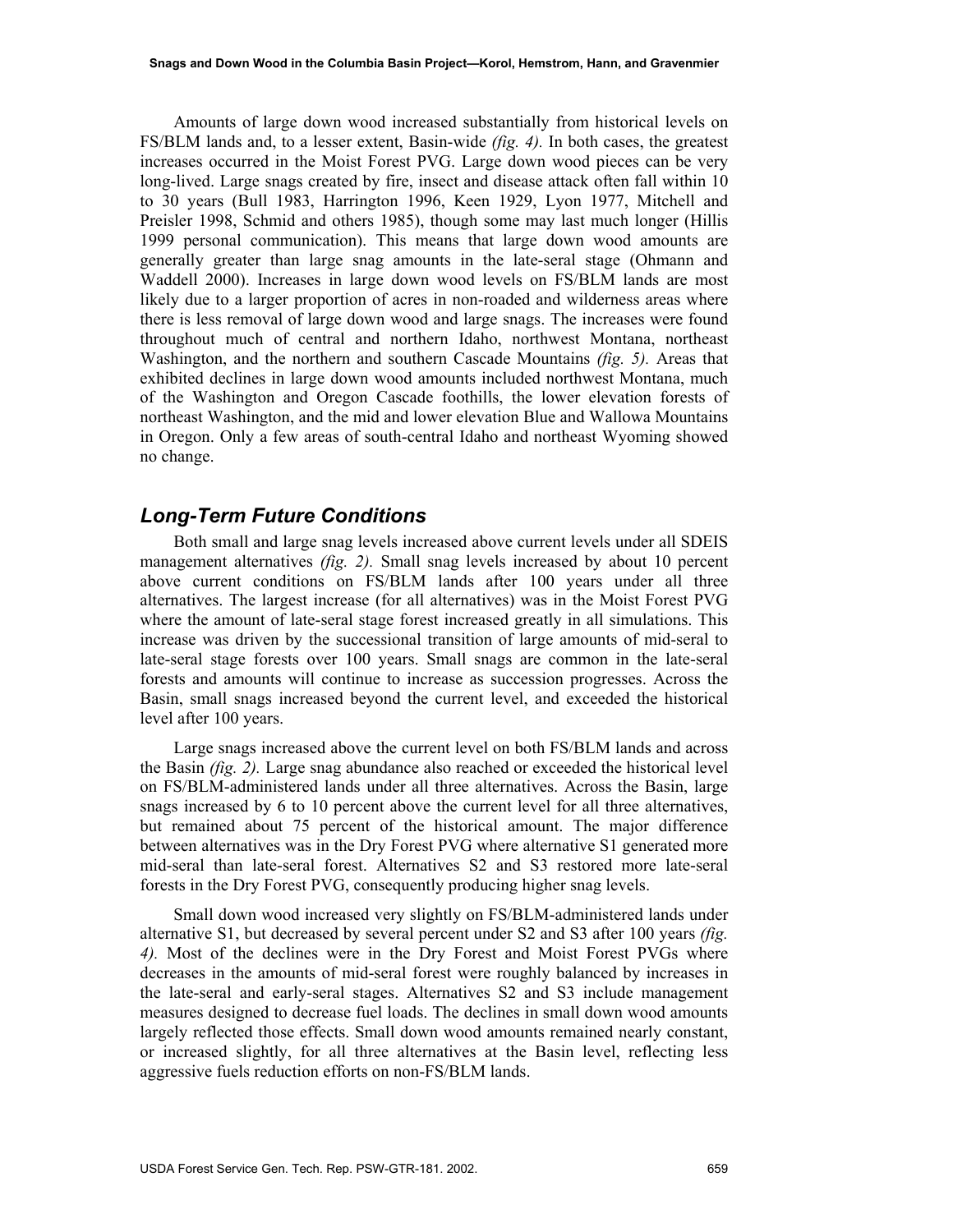Large down wood amounts followed a pattern similar *(fig. 4)* to that of small down wood across the Basin. Amounts increased slightly on FS/BLM-administered lands under alternative S1, but decreased under alternatives S2 and S3. Fuel reduction efforts in both alternatives S2 and S3 should reduce large down wood amounts in actively managed areas. This trend should be offset to some degree by large increases in dense late seral forest in unroaded and wilderness areas, generating large down wood levels far above historical conditions in those areas. At the Basin scale, only alternative S2 resulted in a decline in large down wood, while alternatives S1 and S3 produced small increases. This also reflected the emphasis on fuel reduction on FS and BLM-administered lands under alternatives S2 and S3.

#### **Conclusions**

Small snag amounts have declined from the historical level on FS/BLM lands, but remained at roughly the historical level for the Basin as a whole. Large snag amounts have declined on both FS/BLM lands and across the Basin. Amounts of small and large down wood have increased beyond the historical levels on FS/BLM lands and across the Basin. Current amounts of snags and down wood have been influenced by four major processes:

- Forest succession;
- Timber (and firewood) harvest;
- Fire suppression with its impacts on stand composition and structure;
- Natural snag and down wood dynamics, including recruitment, fall rates, and rates of decay.

Our 100-year simulations indicated a long-term return to historical amounts for small snags on both FS/BLM-administered lands and across the Basin, due mostly to the succession of large areas of mid-seral stage forests to the late-seral stage. Large snags should return to historical levels on FS/BLM lands, but remain at roughly 75 percent of the historical amount across the Basin. Both small and large down wood amounts should remain above historical levels on FS/BLM lands and across the Basin. In this case, the dynamics are most influenced by the succession of large areas of mid-seral forest to late-seral forest and the long-lived nature of down wood itself. Increased prescribed fire will likely reduce the future accumulation of large down wood on FS/BLM lands, especially under alternative S2, but levels across the Basin under alternative S2 should approach those of historical conditions.

#### **Acknowledgments**

We thank Bruce Marcot, Evelyn Bull, Torolf Torgersen, Kim Mellen, Janet Ohmann, Karen Waddell, Jeff Jones, Fred Samson, Dave Atkins, and Mike Hillis for comments and suggestions.

#### **References**

Bartels, R.; Dell, J. D.; Knight, R. L.; Schaefer, G. 1985. **Dead and down wood material**. In: Brown, E. Reade, technical editor. 1985. Management of wildlife and fish habitats in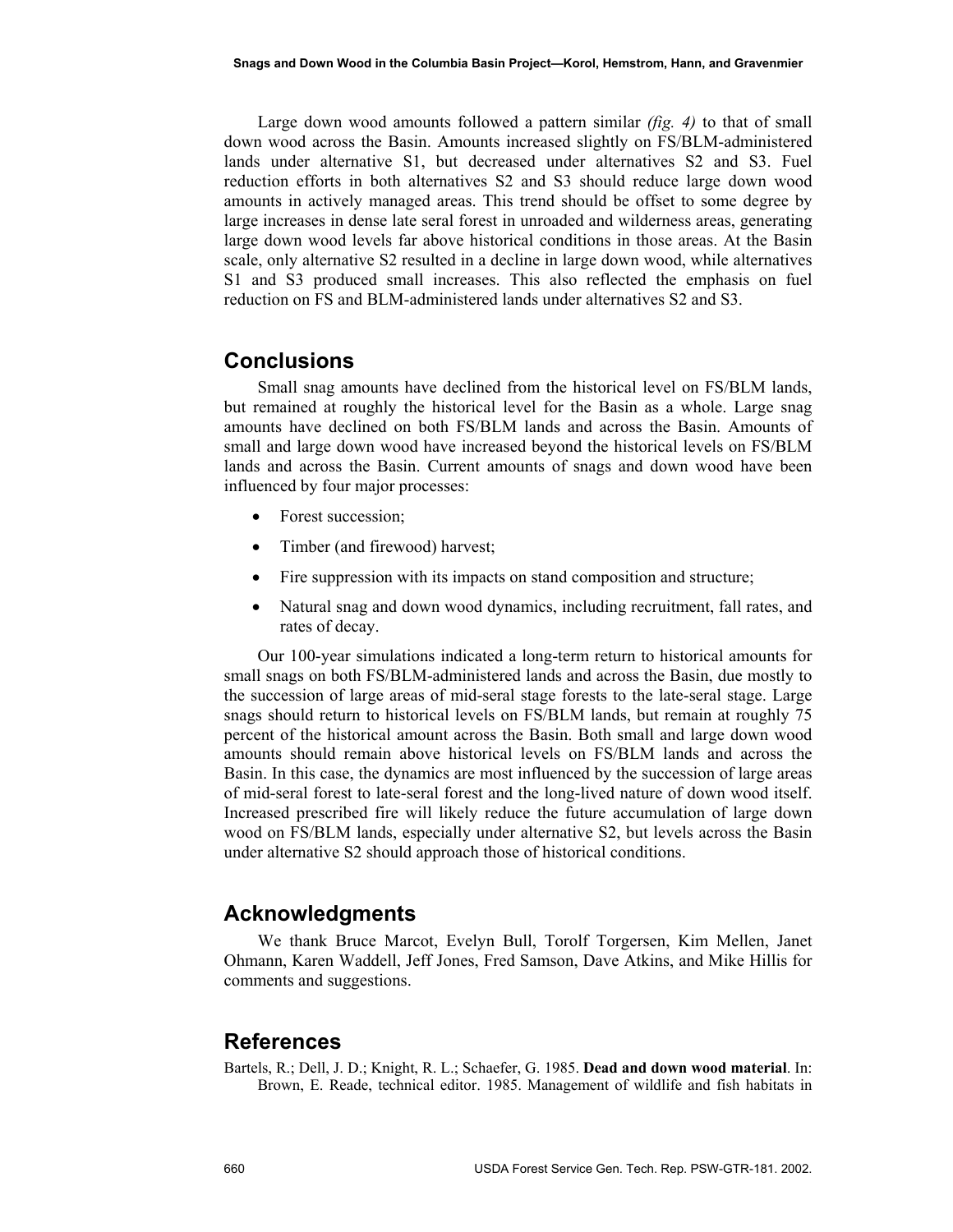forests of western Oregon and Washington. Part 1—chapter narratives. Publication No. R6-F&WL-192-1985; 171-186.

- Beukema, S.; Reinhardt, E.; Greenough, J.; Kurtz, W. A.; Crookston, N.; Robinson, D. 1999. **Fire and fuels extension: model description.** Unpublished draft supplied by author; 58 p.
- Bull, E. L.; Twombly, A. D.; Quigley, T. M. 1980. **Perpetuating snags in managed mixed forests of the Blue Mountains, Oregon**. In: DeGraff, R. M., technical coordinator. Management of western forests and grasslands for nongame birds. Ogden, UT: Intermountain Research Station, Forest Service, U. S. Department of Agriculture; 325- 336.
- Bull, E. L. 1983. **Longevity of snags and their use by woodpeckers**. In: Davis, J. W.; Goodwin, G. A.; Ockenfels, R. A., technical coordinators. 1983. Proceedings of the symposium: Snag habitat management. Gen. Tech. Rep. GTR-RM-99. Fort Collins, CO: Rocky Mountain Research Station, Forest Service, U. S. Department of Agriculture; 64- 67.
- Bull, E. L.; Parks, C. G.; Torgersen, R. T. 1997. **Trees and logs important to wildlife in the Interior Columbia River Basin.** Gen. Tech. Rep. PNW-GTR-391. Portland, OR: Pacific Northwest Region, Forest Service, U. S. Department of Agriculture; 55 p.
- Cline, S.; Berg, A. B.; Wight, H. M. 1980. **Snag characteristics and dynamics in Douglasfir forests, western Oregon**. Journal of Wildlife Management. 44(4): 773-786.
- Everett, R.; Lehmkuhl, J.; Schellhaas, R.; Ohlson, P.; Keenum, D.; Reisterer, H.; Spurbeck, D. [In press]. **Snag dynamics in a chronosequence of 26 wildfires on the east slope of the Cascade Range in Washington**. International Journal of Wildland Fire.
- Franklin, J. F.; Spies, T. A. 1991. **Ecological definitions of old-growth Douglas-fir forests**. In: Aubry, K. B.; Carey, A. B.; Huff, M. H.; Ruggiero, L. F., technical coordinators. 1991. Wildlife and vegetation in unmanaged Douglas-fir forests. Gen. Tech. Rep. PNW-GTR-285. Portland, OR: Pacific Northwest Region, Forest Service, U. S. Department of Agriculture; 61-69.
- Hann, W. J.; Jones, J. L.; Karl, M. G.; Hessburg, P. F.; Keane, R. E.; Long, D. G.; Menakis, J. P.; McNicoll, C. H.; Leonard, S. G.; Gravenmier, R. A.; Smith, B. G.1997. **Landscape dynamics of the Basin**. In: Quigley, T. M.; Arbelbide, S. J., eds. An assessment of ecosystem components in the interior Columbia Basin and portions of the Klamath and Great Basins. Gen. Tech. Rep. PNW-GTR-405. Portland, OR: Pacific Northwest Region, Forest Service, U. S. Department of Agriculture; 337-1055.
- Harrington, M. G. 1996. **Fall rates of prescribed fire-killed ponderosa pine**. Ogden, UT: Intermountain Research Station, Forest Service, U. S. Department of Agriculture; 7 p.
- Hillis, M. 1999. Forest Wildlife Biologist, Lolo National Forest. Personal communication.
- Huggard, D. 1997. **Fall-down rates of subalpine fir snags at Sicamous Creek: implications for worker safety and habitat supply**. British Columbia Ministry of Forests Research Program. Extension Note No. 16; 6 p.
- Keane, R. E.; Long, D. G.; Menakis, J. P.; Hann, W. J. Befins, C. D. 1996. **Simulating course-scale vegetation dynamics using the Columbia River Basin Succession Model-CRBSUM.** Gen. Tech. Rep. INT-GTR-340. Portland, OR: Pacific Northwest Region, Forest Service, U. S. Department of Agriculture; 51 p.
- Keen, F.P. 1929. **How soon do yellow pine snags fall?** Journal of Forestry 53: 735-737.
- Lambert. R. L.; Lang, G. E.; Reiners, W. A. 1980. **Loss of mass and chemical change in decaying boles of a subalpine balsam fir forest**. Ecology 61(6): 1460-1473.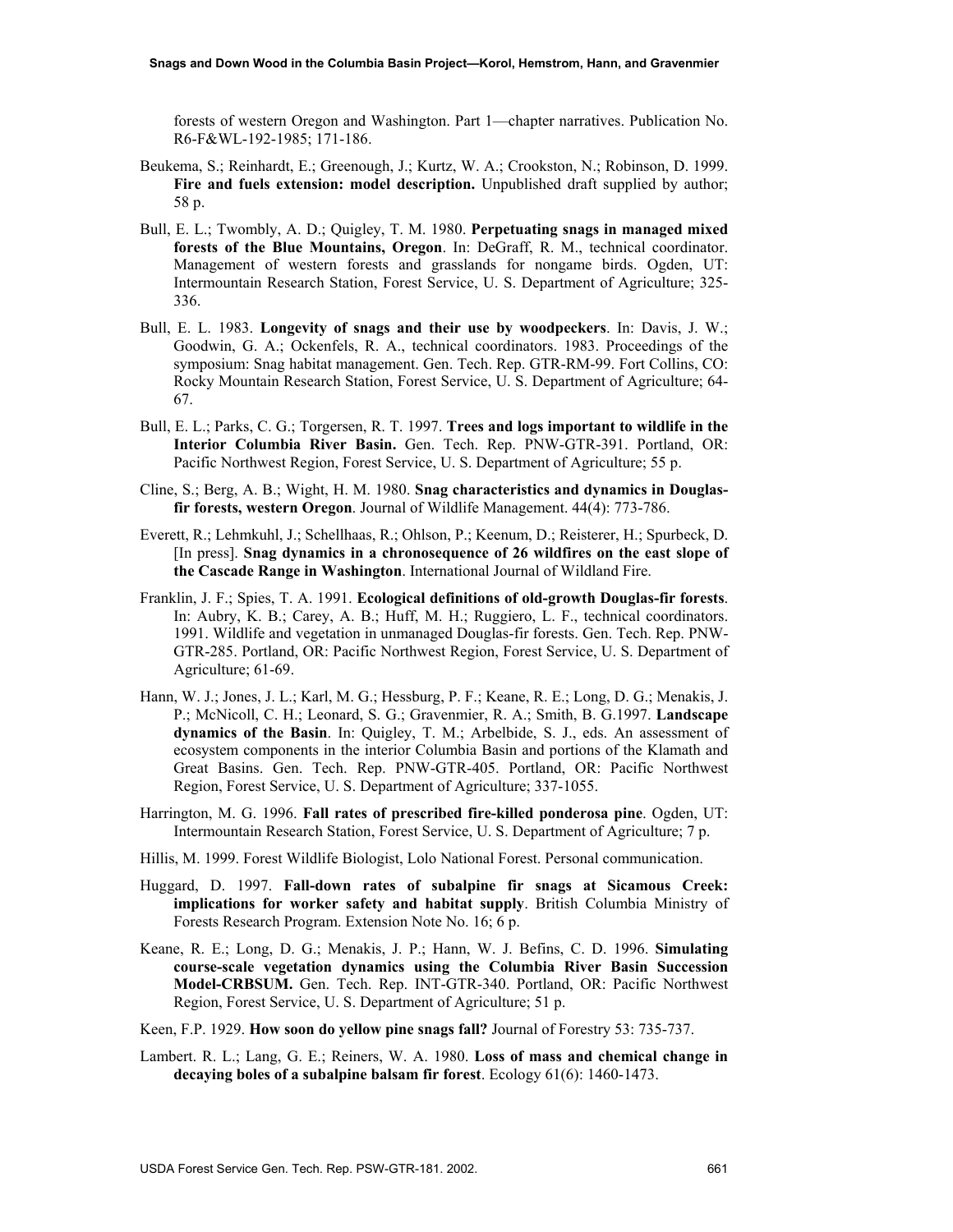- Lee, D. C.; Sedell, J. R.; Rieman, B. E.; Thurlow, R. F.; Williams, J. E.; Burns, D.; Clayton, J.; Decker, L.; Gresswell, R.; House, R.; Howell, P.; Lee, K.; MacDonald, K.; McIntyre, J.; McKinney, S.; Noel, T.; O'Conner, J.; Overton, C.; Perkinson, D.; Tu, K.;Van Eimeren, P. 1997. **Broadscale assessment of aquatic species and habitats**. In: Quigley, T. M.; S. J. Arbelbide, eds. An assessment of ecosystem components in the interior Columbia Basin and portions of the Klamath and Great Basins. Volume 111. Gen. Tech. Rep. PNW-GTR-405. Portland, OR: Pacific Northwest Region, Forest Service, U. S. Department of Agriculture; 1057-1496.
- Lyon. L. J. 1977. **Attrition of lodgepole pine snags on the Sleeping Child Burn, Montana**. Res. Note INT-RN-219. Forest Service, U.S. Department of Agriculture; 4 p.
- Marcot, B. G., Castellano, M. A.; Christy, J. A.; Croft, L. K.; Lehmkuhl, J. F.; Naney, R. H.; Nelson. K.; Niwa, C. G.; Rosentreter, R. E.; Sandquist, R. E.; Wales, B. C.; Zieroth, E.; 1997. **Terrestrial ecology assessment.** In: Quigley, T. M.; Arbelbide, S. J., eds. An assessment of ecosystem components in the interior Columbia Basin and portions of the Klamath and Great Basins. Volume 111. Gen. Tech. Rep. PNW-GTR-405. Portland, OR: Pacific Northwest Region, Forest Service, Department of Agriculture; 1497-1713.
- Maser, C.; Anderson, R. G.; Cromack, K. Jr.; Williams, J. T.; Martin, R. E.; 1979. **Dead and down woody material**. In: Thomas, J. W., ed., Wildlife habitats in managed forests: the Blue Mountains of Oregon and Washington. Agric. Handb. 553. Washington, DC: U. S. Department of Agriculture; 78-95.
- Mitchell, R. G.; Preisler, H. K. 1998. **Fall rate of lodgepole pine killed by the mountain pine beetle in central Oregon**. Western Journal of Applied Forestry 13 (1): 23-26.
- Morrison. M. L.; Raphael, M. G.; 1993. **Modeling the dynamics of snags**. Ecological Applications 3(2): 322-330.
- Neitro, W. A.; Binkley, V. W.; Cline, S. P.; Mannan, R. W.; Marcot, B. G.; Wagner, F. F. 1985. **Snags (wildlife trees).** In: Brown, E. R., technical editor. Management of wildlife and fish habitats in forests of western Oregon and Washington. Part 1—chapter narratives. Publication No. R6-F&WL-192-1985. Portland, OR: Pacific Northwest Region, Forest Service, U. S. Department of Agriculture; 129-169.
- O'Hara, K. L.; Latham, P. A.; Hessburg, P.; Smith B. 1996. **A structural classification of inland northwest forest vegetation**. Western Journal of Applied Forestry 11(3): 97- 102.
- Ohmann, J. L.; Waddel, K. L. 2001. **Regional patterns of dead wood in forested habitats of Oregon and Washington**. In: Laudenslayer, William F., Jr.; Shea, Patrick J.; Valentine, Bradley E.; Weatherspoon, C. Phillip; Lisle, Thomas E., technical coordinators. Proceedings of a symposium on the ecology and management of dead wood in western forests. 1999 November 2-4; Reno, NV. Gen. Tech. Rep. PSW-GTR-181. Albany, CA: Pacific Southwest Research Station, Forest Service, U.S. Department of Agriculture; [this volume].
- Oliver, C. D. 1981. **Forest development in North America following major disturbances**. Forest Ecology and Management 3: 153-168.
- Parks, C. G.; Shaw, D. C. 1996. **Death and decay: a vital part of living canopies**. Northwest Science (Special Issue) 70: 46-53.
- Quigley, T. M.; Haynes, R. W.; Graham, R. T., technical editors. 1996. **Integrated scientific assessment for ecosystem management in the interior Columbia Basin and portions of the Klamath and Great Basins**. Gen. Tech. Rep. PNW-GTR-382. Portland, OR: Pacific Northwest Research Station, Forest Service, U. S. Department of Agriculture; 303 p.
- Quigley, T. M.; Arbelbide, S. J., technical editors. 1997. **An assessment of ecosystem components in the Interior Columbia Basin and portions of the Klamath and Great**